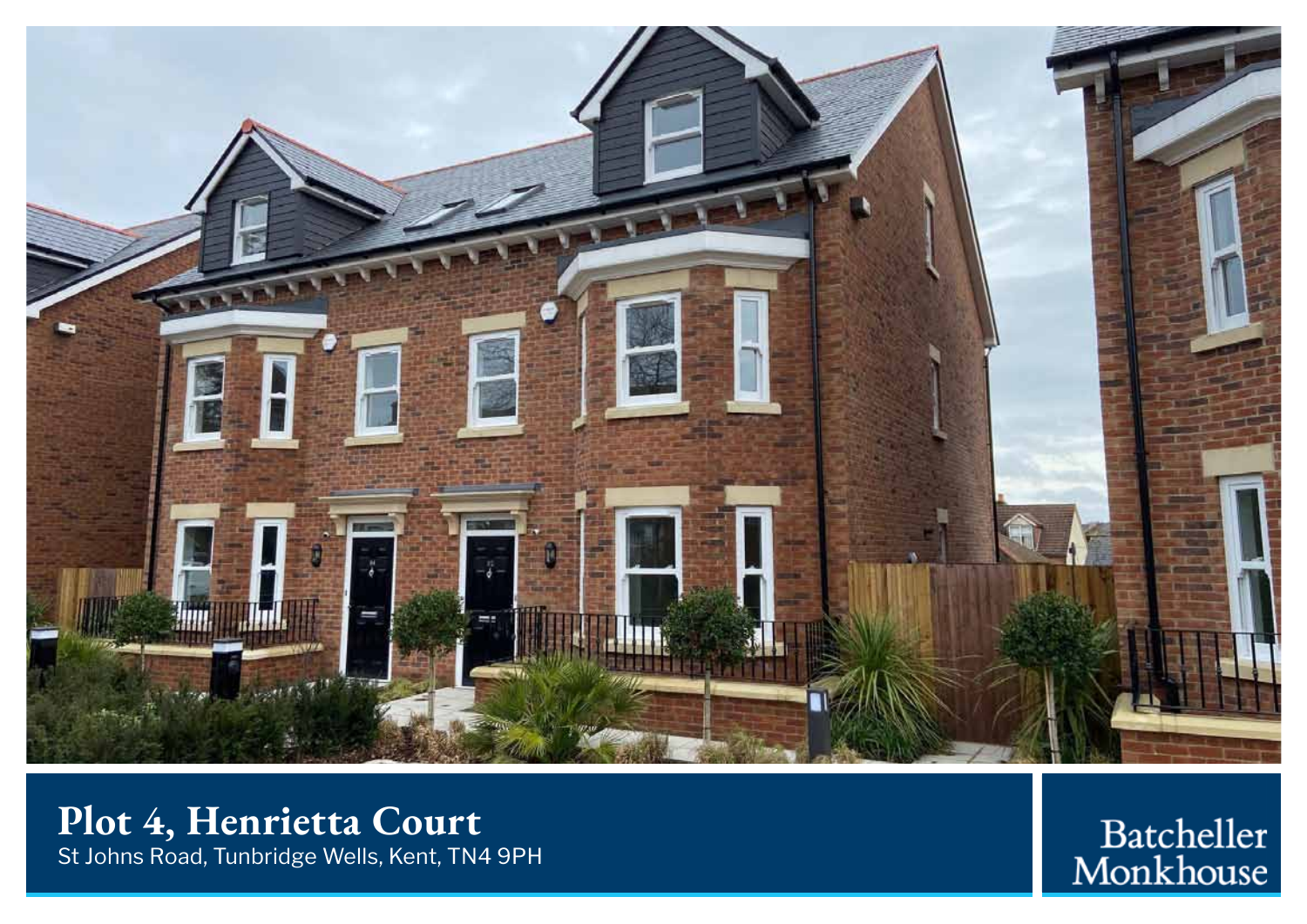# **Plot 4, Henrietta Court**

**A brand new luxurious and contemporary Town House, well positioned in the Study of Study Contract Contemporary Town House, well positioned in the Study of Parking Parking the favoured St. John's area, close to Tunbridge Wells town centre. Private courtyard setting, off road parking for 2 cars and landscaped gardens.**

#### **Ground Floor**

- **Fntrance Hall**
- Sitting Room
- **Study**
- **Lower Ground Floor**
- Media Room
- Kitchen/Dining Room







#### **First Floor**

2 Double Bedrooms with En Suite Shower Rooms

#### **Second Floor**

- 2 Double Bedrooms
- Family Bathroom

### **AMENITIES**

The St. John's area boasts a range of local stores including a Little Waitrose, Sainsbury's Local, Tesco Express and Costa Coffee, together with a range of independent stores and services. The town centre is 0.7 of a mile with its wide range of shopping and recreational facilities, together with a thriving cafe culture. There are many well regarded schools in the area including primary, secondary and grammar schools. Tunbridge Wells station is 1 mile and High Brooms is 1.1 miles with services to London within an hour. The A21 is easily accessible linking to the M25 and Gatwick airport is 25 miles distant.

### **DESCRIPTION**

Henrietta Court makes for a compelling prospect for families, commuters, locals and newcomers to this Georgian Spa town with the picturesque Kent countryside on your doorstep to explore. The six luxury homes are set in their own courtyard just to the north of Royal Tunbridge Wells town centre in the popular St. Johns neighbourhood. Key feature include:

- High quality modern designer kitchen in high gloss finish with composite stone surfaces, upstands and splashbacks. Neff Appliances including integral fridge, freezer, dishwasher, ovens, warming drawer, induction hob, microwave and a wine cooler. Quooker polished chrome combination water and mixer tap. Bi-fold doors to rear garden.
- Utility room with integrated washing machine and condensing tumble dryer, stainless steel sink and chrome mixer tap.
- Four double bedrooms, two with en suite shower rooms and all with fitted wardrobes.
- Bathroom and en suites have Villeroy & Bosch white sanitary ware and vanity units, together with award winning Vado chrome fittings and thermostatic showers.
- Remote control heating system via smart phone. Underfloor heating to ground and lower floors and conventional central heating with radiators to upper floors. Pressurised hot and cold mains pressure water system, Worcester Bosch boiler.
- Interior finishes include ceramic floor tiling to kitchen, dining area, utility room, cloakroom, bathroom and en suites and carpet flooring to the remainder of the house.

#### **Outside**

- **Landscaped Rear Gardens Front Forecourt with**
-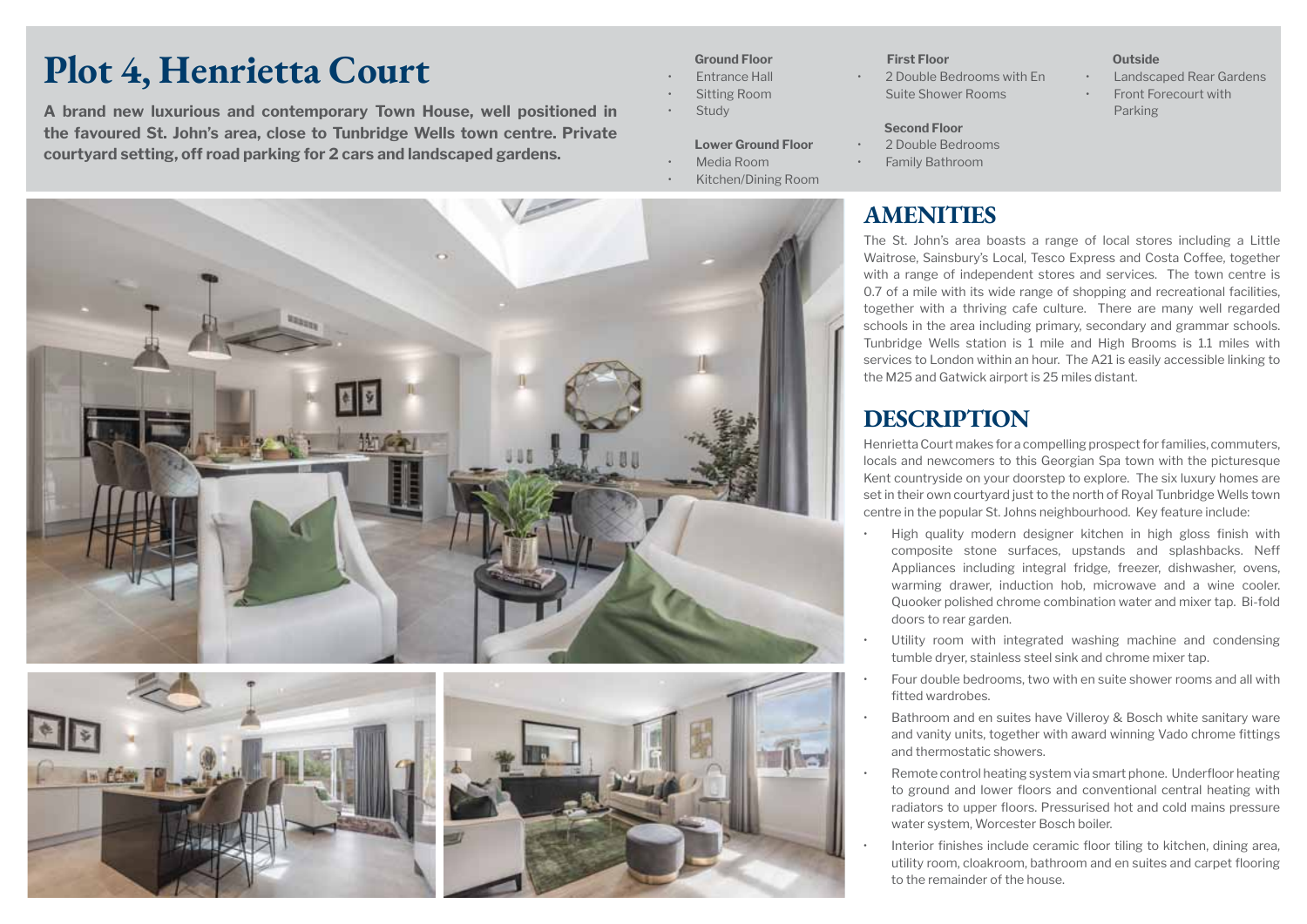











- Electrical and lighting systems include Lutron smart lighting throughout with smart phone connectivity, one electric vehicle charging point, hard wired computer points in kitchen, study, media room and master bedroom, freeview television system and HD compliant cabling for future satellite/cable TV provider.
- Mains operated smoke and carbon monoxide detectors, hard wired intruder alarm system, with external alarm box/strobe light. Easy care UPVC double glazed sash windows and multi-point locking system to front door.

### **OUTSIDE**

There are two allocated parking spaces. To the side there is a paved area for bins and steps down to the private rear garden.

### **DIRECTIONS**

From the town centre head north on the St. John's Road for about 0.5 of a mile. The property is set back on the right hand side about 100 yards after Somerset Road.

#### **Agents Note:**

Internal photographs are from the Show Home. The floor plan is a mirror image of the layout at Plot 4.

### **Additional Information:**

Local Authority: Tunbridge Wells 01892 526121 www.tunbridgewells.gov.uk **Services:** All mains services connected (not checked or tested) Links: www.environment-agency.gov.uk, www.highways.gov.uk, www.caa.co.uk, www.landregistry.gov.uk **Tenure:** Freehold. Land Registry Title Number K808404

### **REGION £950,000**

### **VIEWINGS**

For an appointment to view please contact our Tunbridge Wells Office, telephone 01892 512020

> **London** Mayfair Office mayfair@batchellermonkhouse.com

**Battle** 01424 775577 battle@batchellermonkhouse.com **Haywards Heath** 01444 453181 hh@batchellermonkhouse.com

**Pulborough** 01798 872081 sales@batchellermonkhouse.com

01892 512020 twells@batchellermonkhouse.com

**Tunbridge Wells**